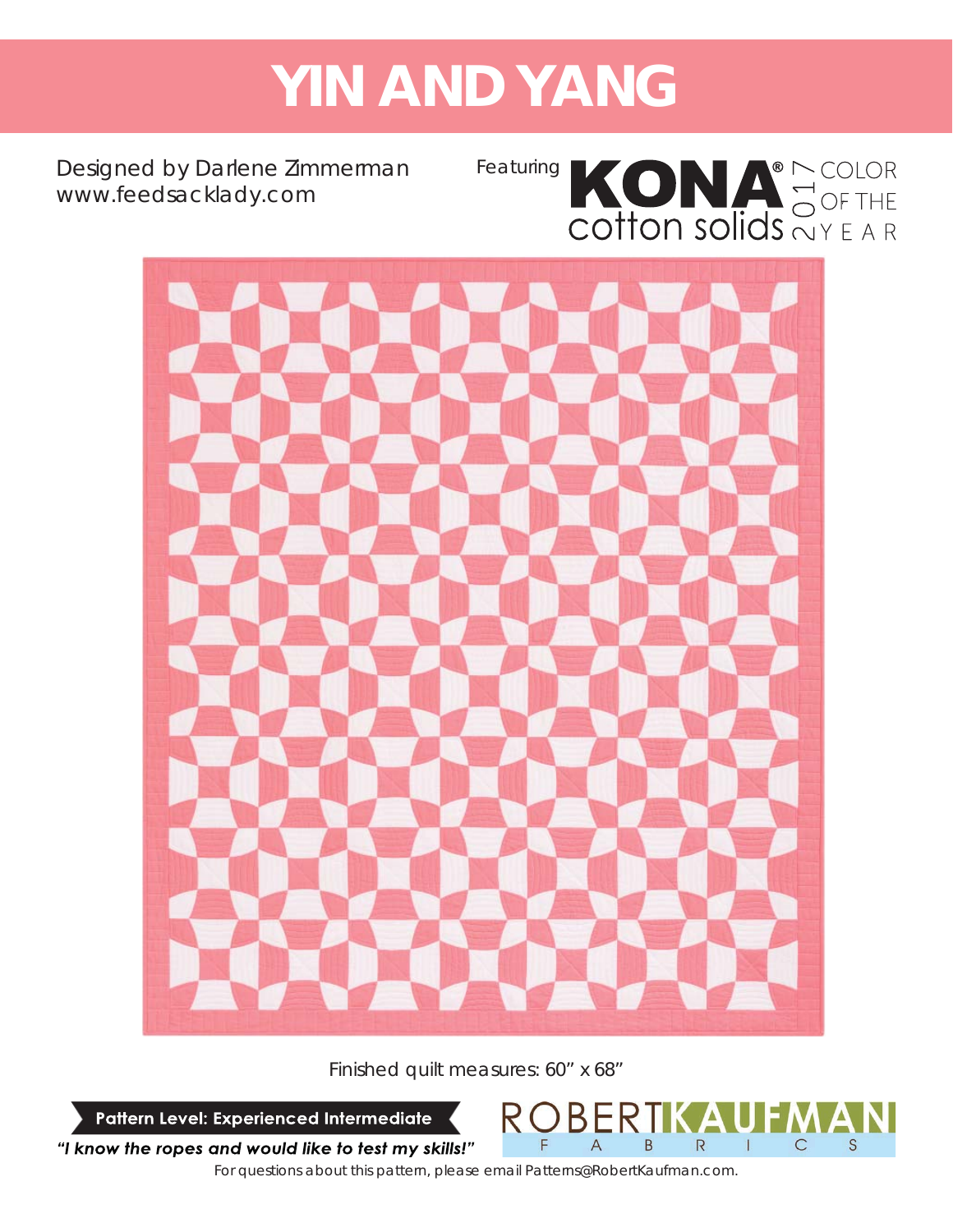## Fabric and Supplies Needed

*Fabric amounts based on yardage that is 42" wide.*



## Notes Before You Begin

- Read through all of the instructions before beginning.
- All of the seam allowances are 1/4" unless otherwise noted.
- Press seam allowances open unless otherwise noted.
- Width of fabric (WOF) is equal to at least 42" wide.
- Right sides together has been abbreviated to RST.
- Remember to measure twice and cut once!

## Cutting Instructions

#### **From Fabric A, cut:**

twenty-two 3-1/2" x WOF strips. Subcut: twenty-eight C shapes one hundred twelve A shapes one hundred twelve B shapes seven 2-1/2" x WOF strips. Sew together, end-to-end, and set aside for the border.

seven 2-1/2" x WOF strips for the binding

### **From Fabric B, cut:**

twenty-two 3-1/2" x WOF strips. Subcut: twenty-eight C shapes one hundred twelve A shapes one hundred twelve B shapes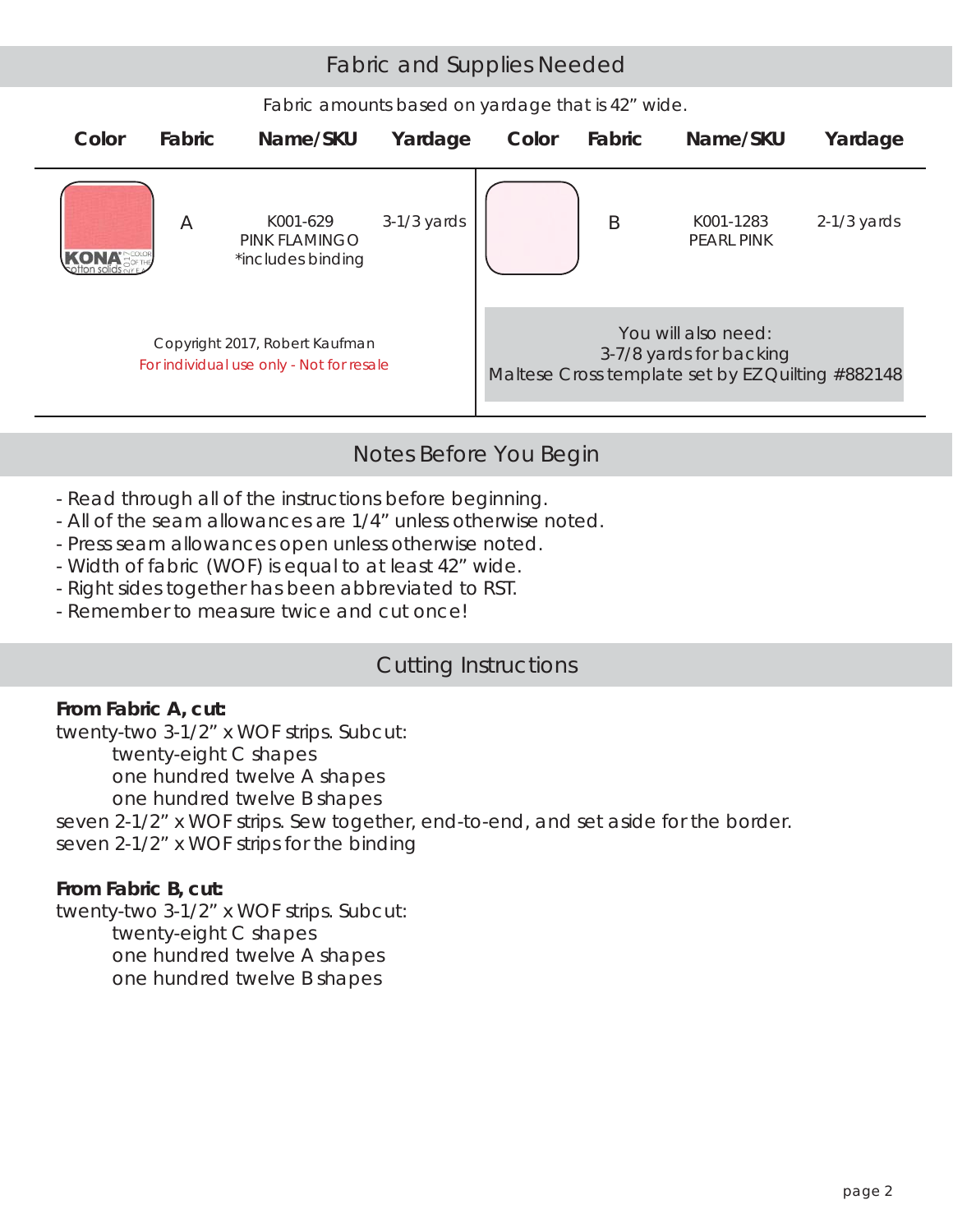# Assembling the Blocks

#### *Block A*

**Step 1** Sew a coral A shape to a light pink B shape, with the B shape on top. Repeat on the opposite end of the B shape. Finger-press the seams to the coral A shapes. Repeat to make fifty-six identical units.



**Step 2** Sew a light pink B shape to opposite sides of a coral C center, sewing with the C shape on top. Finger-press the seams to the coral C center. Make twenty-eight identical units.





**Step 3** Sew two Step 1 units to the top and bottom of a Step 2 unit, matching and pinning seam intersections. Sew with the Step 2 unit on top. Finger-press the seams toward the Step 1 units. Make a total of twenty-eight blocks. At this point the blocks should measure 8-1/2" square.





#### *Block B*

**Step 4** Repeat Steps 1-3 to make Block B, using the light pink A and C shapes, and the coral B shapes. Finger-press the seams toward the Step 2 units. Make twenty-eight blocks. At this point the blocks should measure 8-1/2" square.